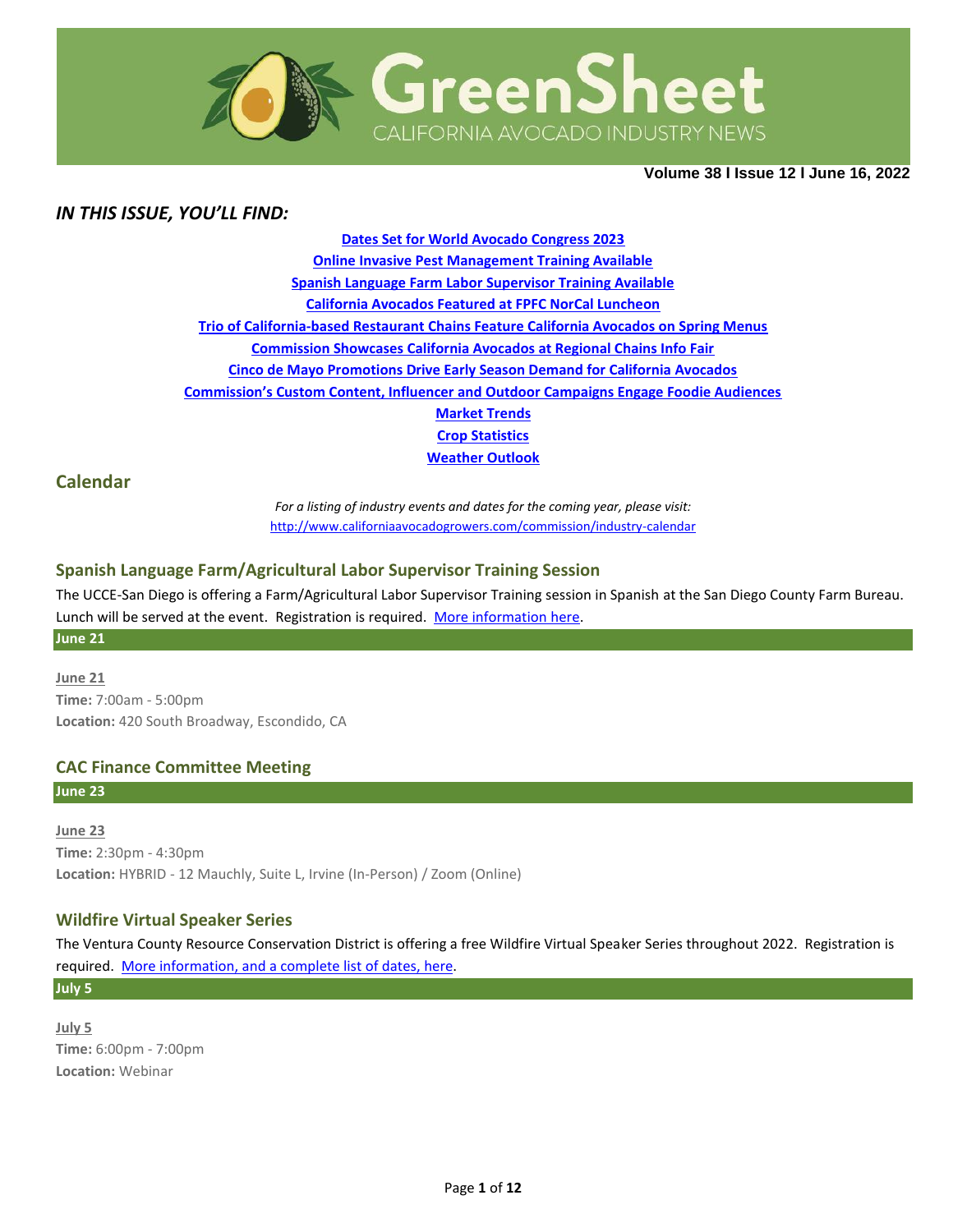# **Dates Set for World Avocado Congress 2023**

Every four years, members of the global avocado community gather at the [World Avocado Congress](https://www.wacnz2023.com/) to network with and learn from avocado experts from around the world. The 2023 World Avocado Congress will take place from April 1 – April 5, 2023 in Auckland City, New Zealand.

The theme for the event is "Respectful" — with a focus on global sustainability requirements that respect people, the environment and economic sustainability. The event will feature keynote speakers, plenary sessions and three breakout sessions focused on innovations that strengthen avocados' green credentials.

At this time, the schedule is as follows.

- April 1: optional field day (to be confirmed)
- April 2: field day at Tapora and South Auckland, with a 5:00 p.m. Official Opening Ceremony
- April 3 April 5: three days of academic sessions focused on:
	- o Sustainability
	- o Production and productivity
	- o Breeding and genomics
	- o Pests and diseases
	- o Extension
	- o Agritech
	- o Post-harvest supply chain
	- o Nutrition in human health
	- o Country reports
	- o Consumers

[For complete information about WAC 2023, visit the event website.](https://www.wacnz2023.com/) It contains important information including:

- [Details concerning entry into New Zealand,](https://www.wacnz2023.com/general-information/destination) including vaccination requirements and visas
- [Auckland Airport and airline information,](https://www.wacnz2023.com/general-information/destination) as well national biosecurity information for those arriving at the airport
- [Transport from the Auckland airport](https://www.wacnz2023.com/general-information/destination)
- [Specifics concerning the](https://www.wacnz2023.com/general-information/venue) venue The Aotea Centre
- [WAC 2023 program](https://www.wacnz2023.com/programme/programme-overview)
- [Online registration](https://www.wacnz2023.com/registration)
- **[Key dates](https://www.wacnz2023.com/programme/key-dates)**

Registration opened June 1, 2022. Early bird registration lasts through July 18, 2022. Those interested in submitting abstracts can do so from June 16, 2022 – October 10, 2022.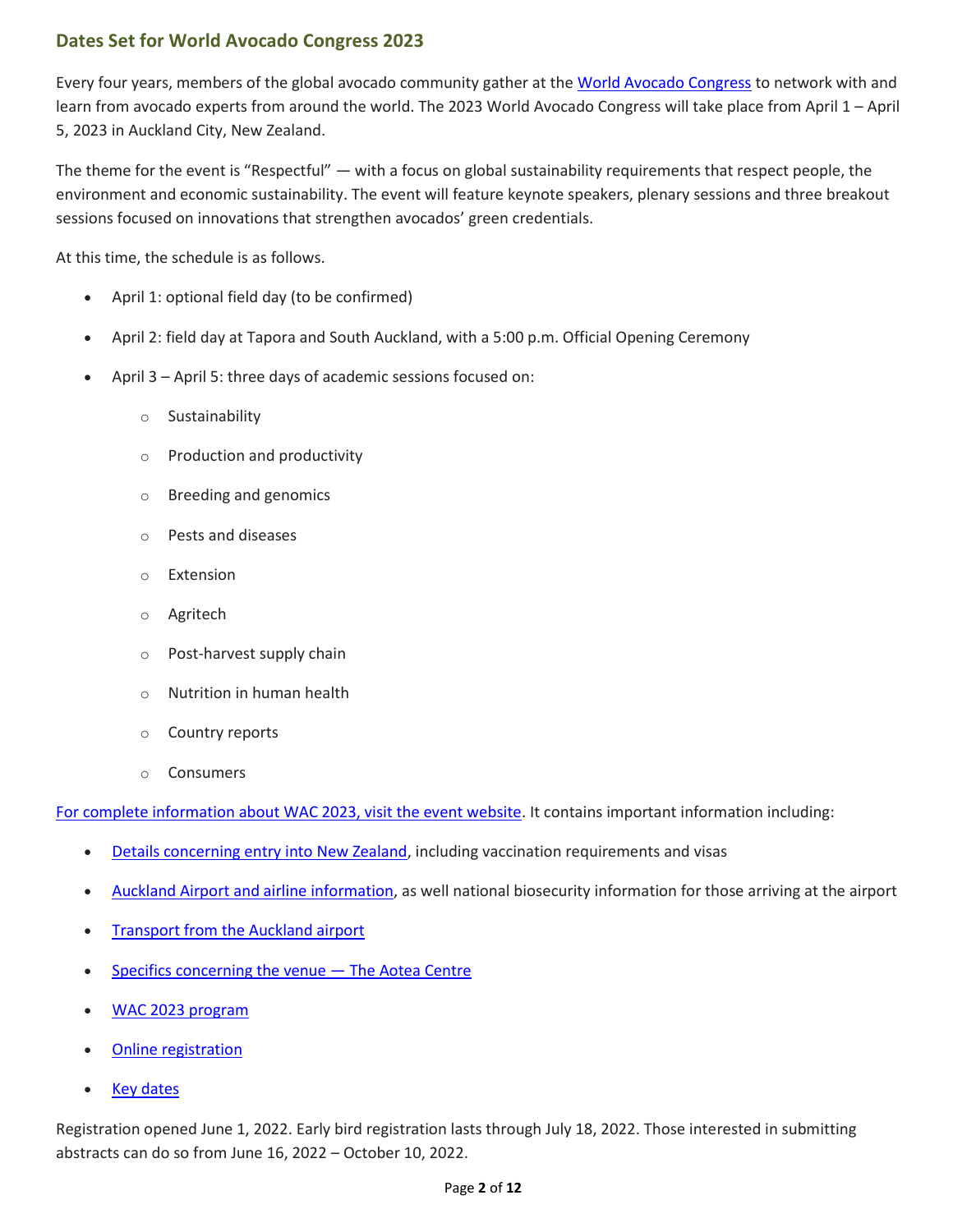

New Zealand is hosting the **World Avocado Congress (WAC) 2023** and we'd love to see you there!

29 - 31 March 2023: Seeka field trips Northland & Bay of Plenty 2 - 6 April 2023: **WAC Conference Auckland** 

The 2023 World Avocado Congress will take place from April 1 – April 5, 2023 in Auckland City, New Zealand.

## <span id="page-2-0"></span>**Online Invasive Pest Management Training Available**

The University of California Statewide IPM Program offers a variety of online courses and webinars focused on the latest pest management strategies and safety.

Some of the courses also provide continuing education credits from the California Department of Pesticide Regulation. The courses are free unless you seek continuing education credits. There is a 50% discount for taking courses for credit earlier in the year (January – October 31). Use the code ipm50 at checkout.

[Dr. Ben Faber's latest blog post](https://ucanr.edu/blogs/blogcore/postdetail.cfm?postnum=52205) provides a detailed listing of the available IPM online courses. The courses include:

- Air Blast Sprayer Calibration
- Diagnosing Herbicide Injury
- How Pest Management Professionals Can Protect Water Quality
- Invasive Shot Hole Borers
- Managing Ground Squirrels and Pocket Gophers
- Pesticide Application Equipment and Calibration for Non-ag Applications
- Pesticide Resistance
- Proper Pesticide Use to Avoid Illegal Residues
- Proper Use of Personal Protective Equipment

### [Complete details can be found online.](http://ipm.ucanr.edu/training/)

## <span id="page-2-1"></span>**Spanish Language Farm Labor Supervisor Training Available**

The UCCE-San Diego is offering a Farm/Agricultural Labor Supervisor Training session in Spanish on June 21 from 7:00 a.m. – 5:00 p.m. The session will take place at the San Diego County Farm Bureau located at 420 South Broadway, Escondido, California. Lunch will be served at the event.

The fee for the session is \$40 if participants register prior to June 17; thereafter, the fee is \$60. Space is limited so interested parties are encouraged to [register online](https://r20.rs6.net/tn.jsp?f=001sX1S406sJN7QkOXRhh1RHemMn05ABj2KkHNvbX93xIKDLXWucHjjv_4JyE5sDpfoSJgP70s9CcvNRJ6Vsk9BfJ2q_NGY0F3xDUuuKTcH0bDnI2HByzj0BQhFThzbb3bmoG2jWGOunnTHaS029Szeo4bQQKGhddRj7BwcCkbh5Em2MdDt3Wt5IkGrKLdbx1P8&c=0K2PL3eAA9guUOEnQFtbvHi4Gbg9UcUbxrkgGCK2cAMU1P5Z-l8CRg==&ch=2IOV910qRcRYm6G1o6ES4MfuFUOSBxhlb5X2NSrmGPVipxGa_3yHyw==) at their earliest convenience. Up to three participants can be registered per one registration form. The form does allow participants to indicate the biggest concerns they face as a supervisor/manager and to note topics they would like to learn more about during the session.

For more information about registration, contact Erin Spaniel at [enspaniel@ucanr.edu.](mailto:enspaniel@ucanr.edu) For information about the content of the training session, contact Ramiro Lobo a[t relobo@ucanr.edu.](mailto:relobo@ucanr.edu)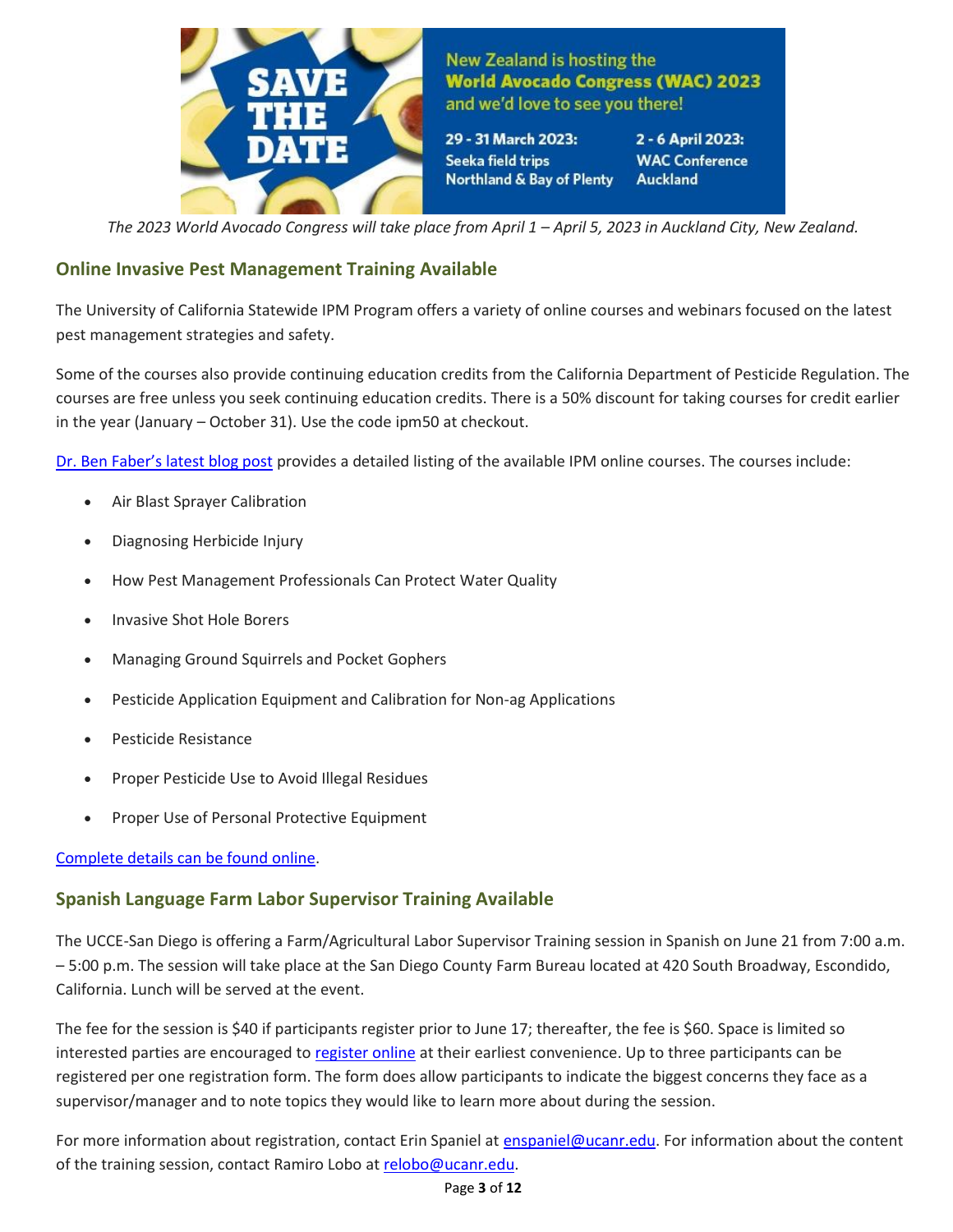# <span id="page-3-0"></span>**California Avocados Featured at FPFC NorCal Luncheon**

On May 11, industry members, retailers, California avocado handlers and industry members gathered for the Fresh Produce and Floral Council NorCal Membership Luncheon held at the Crow Canyon Country Club in Danville, California. The luncheon honored women in produce and included a panel of women speakers who shared their strategies to increase produce consumption.

As a key sponsor of the event, the California Avocado Commission had the opportunity to showcase the fruit to retail and industry decision makers. Attendees enjoyed fresh slices of California avocados on the luncheon salad while Carolyn Becker generated excitement for CAC's promotional programs with a presentation spotlighting the Commission's current consumer marketing campaign elements. A total of 196 FPFC members attended the event.

By attending and sponsoring the event, the Commission helped build loyalty to California avocados, elevated awareness of the California avocado season and enhanced the visibility of the California avocado growing industry. The networking time at this business event offered an extra opportunity for CAC team members to reinforce with retail attendees the peak summer promotion timeframe and that growers need their support as increased volumes of California avocados are harvested.



*The California Avocado Commission was one of the Key Sponsors of the FPFC NorCal Luncheon.*

## <span id="page-3-1"></span>**Trio of California-based Restaurant Chains Feature California Avocados on Spring Menus**

A trio of California-based restaurant chains is promoting California avocados on their spring menus from April through June, building awareness of the fruit while it is in season. The promotions feature the California Avocados brand logo on the chains' websites, unique email blasts, California avocado merchandise giveaways, and social posts on LinkedIn, Instagram and Facebook.

From April 14 – June 8, Del Taco units in Arizona, California, Nevada, New Mexico, Oregon, Utah and Washington celebrated California avocado season. In total, 511 units of the 595 Del Taco locations in the United States showcased California avocados and house-made guacamole.

In Northern California, all 14 Super Duper units in the Bay Area featured the Golden State fruit from April 18 – May 30. The locations promoted a cross-merchandising incentive with California avocados as part of its Cinco de Mayo giveaway.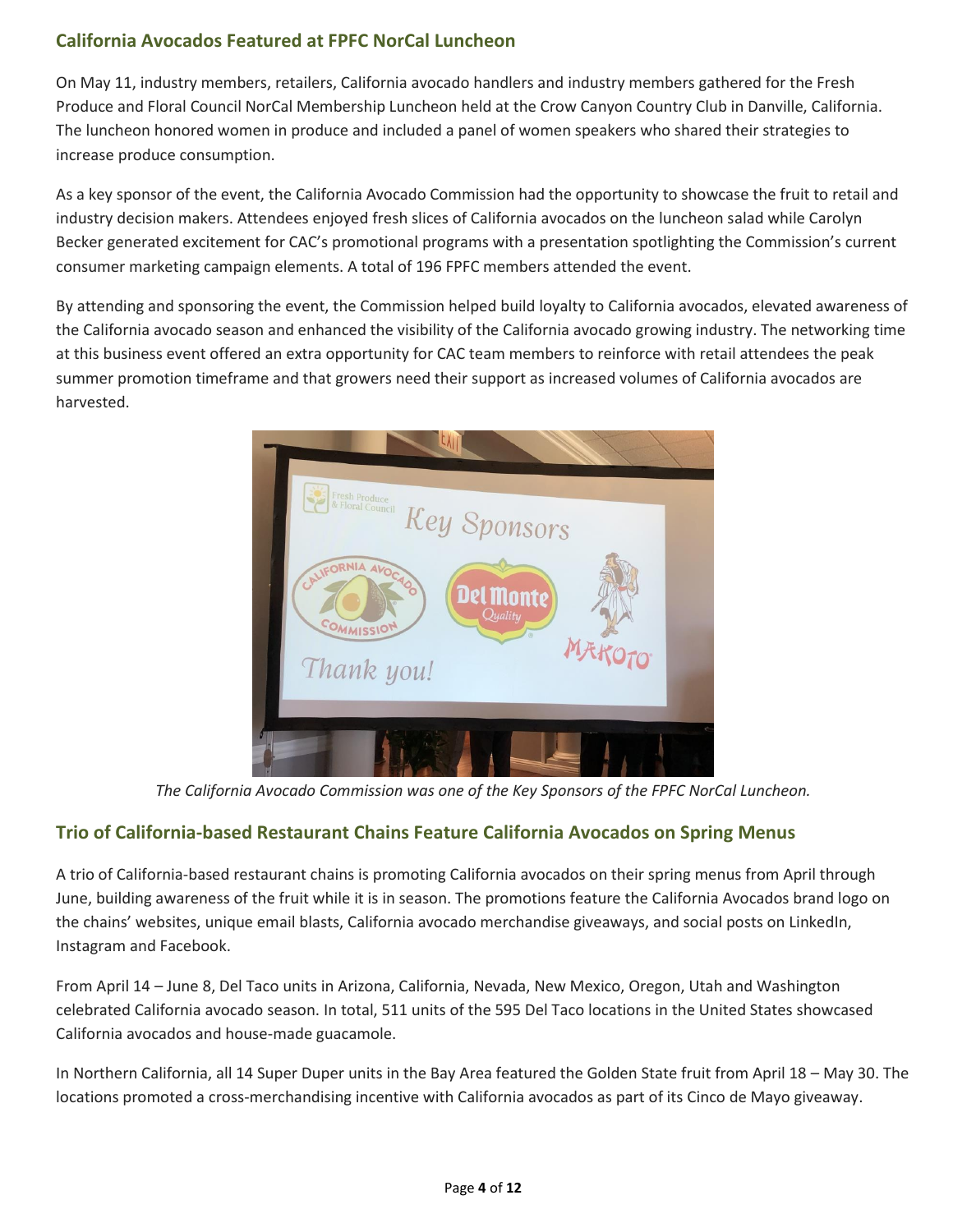Eight Northern California Buckhorn Grill units ran their California avocado promotion on April 22 through June 3. The chain's email blast, which informed fans they "proudly serve Fresh California Avocados," reached more than 41,000 subscribers.



*Super Duper promoted a cross-merchandising incentive with California avocados on Instagram.*

# <span id="page-4-0"></span>**Commission Showcases California Avocados at Regional Chains Info Fair**

On May 3, purchasing, supply chain, operations, marketing and culinary personnel from Southern California-based restaurant chains gathered at the Chain Gang Meeting held at the Reef Restaurant in Long Beach, California. The threehour information fair offered the California Avocado Commission foodservice team the opportunity to showcase the Golden State fruit to chain decision makers.

The event brought together 35 attendees representing more than 40 Southern California restaurant chains and the Commission engaged with 65% of the operators. The Commission team met with attendees and discussed and promoted the benefits of fresh California avocados on chain menus. As part of those discussions, they spoke about the 2022 season and crop volume as well as consumers' preference for the Golden State fruit. CAC's foodservice team outlined how the Commission supports the restaurant chains with menu funding and menu ideation sessions. By meeting one-on-one with restaurant chain key decision makers, the Commission was able to encourage demand for California avocados in targeted Southern California markets.



*Dave Cruz, CAC business development director, with Moe Bonakdar (Charo Chicken), Dan Richmond (Robek's Fresh Juice & Smoothies) and Alexei Rudolf at the Chain Gain Meeting.*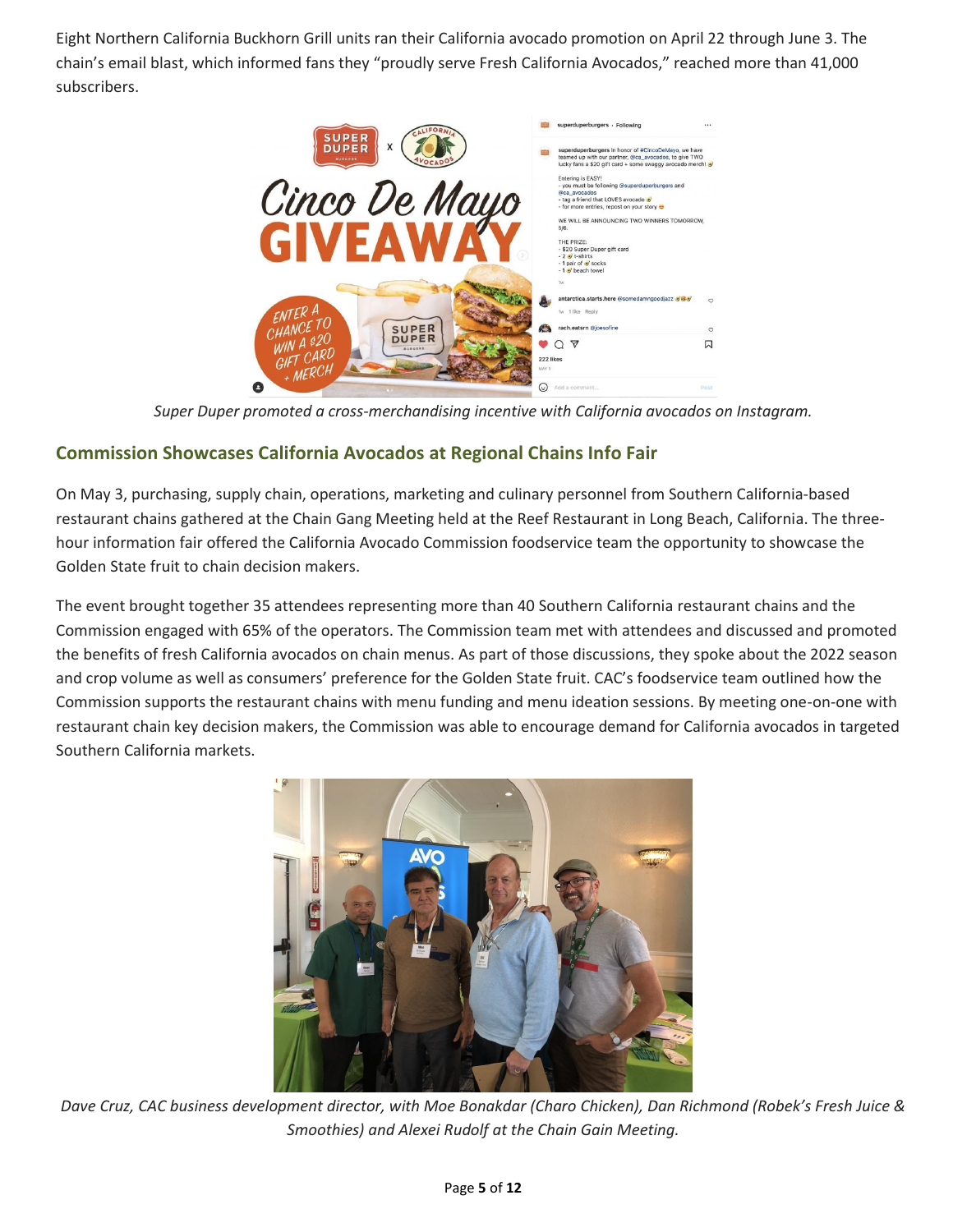# <span id="page-5-0"></span>**Cinco de Mayo Promotions Drive Early Season Demand for California Avocados**

With a robust early season crop of avocados available, the California Avocado Commission promoted the fruit with Cinco de Mayo promotions at Mollie Stone's Markets and Sam's Club Stores located in the western region, to name a few. These promotions, which ran in the weeks leading up to and including the holiday, helped secure distribution for early season California avocados and drive awareness of the fruit's availability heading into peak season.

As part of the Cinco de Mayo promotions the Commission hosted sales contests at Mollie Stone's Markets, a regional specialty chain of stores, from April 18 through May 6. Sales contests are especially beneficial as they drive distribution over a two- to three-week timeframe during which display sizes are larger and therefore require more cases to support the chain's needs. Mollie Stone's locations used CAC display bins to draw attention to locally grown bulk and bagged avocados and cross promoted items around a Cinco de Mayo theme. The in-store displays were supported by ad promotions as well. The Commission awarded nine Mollie Stone's stores prizes for their exceptional produce displays and double-digit sales increases on California avocados over last year.

A total of 142 Sam's Club locations west of the Mississippi ran digital ads and promoted bagged California avocados from April 15 through May 9. To support this promotion, two new Distribution Centers in Pauls Valley, Oklahoma and Harrisonville, Missouri, were utilized to distribute California avocados. These centers do not typically handle California fruit. This new Sam's Club distribution, coupled with their agreement to replicate creative executions on their own media platforms with "the best avocados have California in them" messaging, broadened awareness of the California Avocados brand to a geographic region that has not been typically targeted.

![](_page_5_Picture_4.jpeg)

*California avocados were front and center in Mollie Stone's produce departments in the weeks leading up to and including Cinco de Mayo.*

# <span id="page-5-1"></span>**Commission's Custom Content, Influencer and Outdoor Campaigns Engage Foodie Audiences**

Throughout peak California avocado season, the California Avocado Commission releases custom content and Californiastyle imagery that captures the interest and imagination of Premium Californians and passionate foodies in key Arizona, California, Colorado, Nevada, Washington and Utah markets. By using a combination of digital channels, social media platforms and outdoor advertising, the Commission builds brand awareness and piques the interest of targeted audiences eager to learn new ways to enjoy California avocados.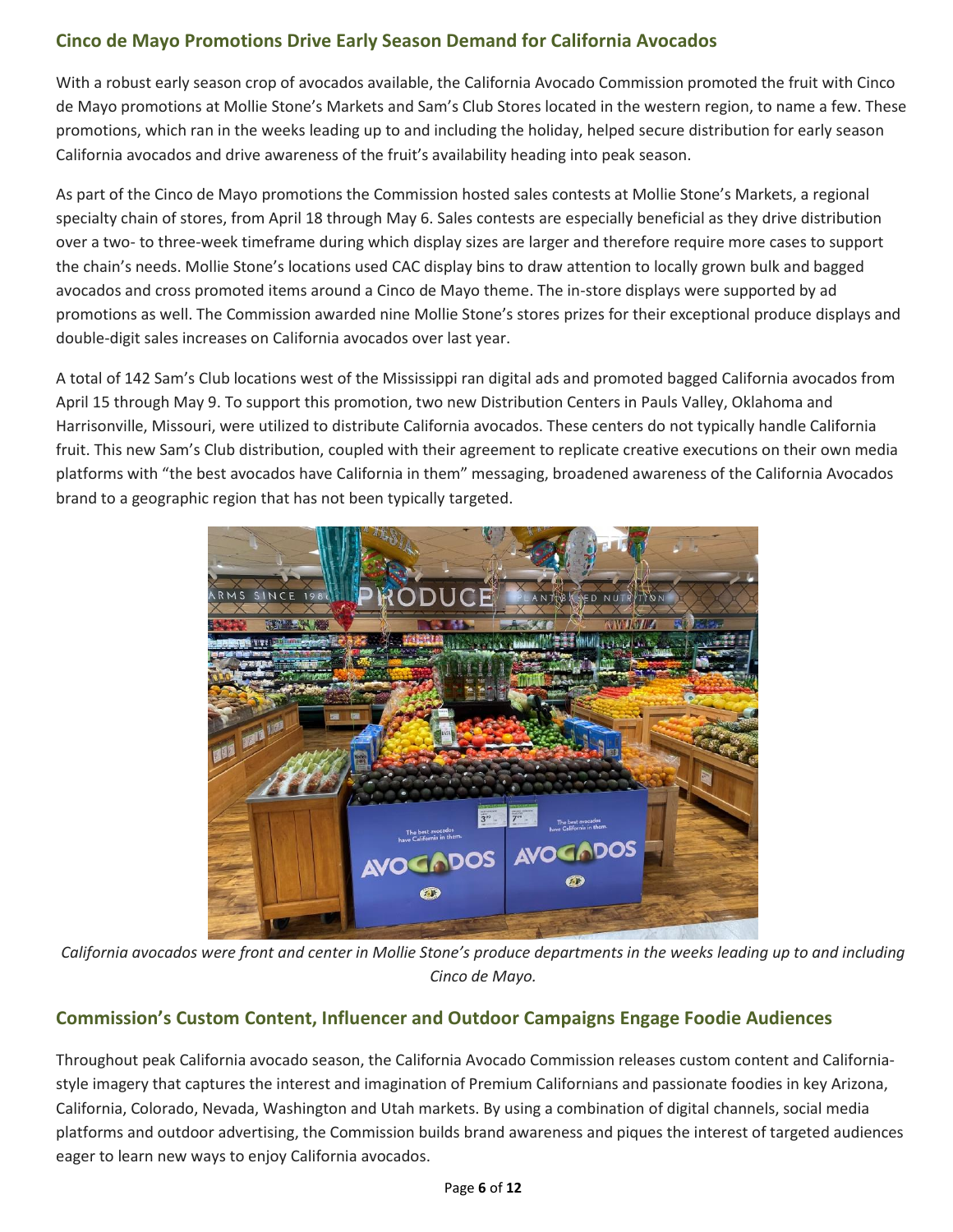This season the Commission continues to work with Food52, a proven partner that has demonstrated its ability to effectively reach a passionate foodie audience. This year, Food 52 will feature two videos by California experts who teach viewers how to prepare two unique California avocado dishes. These videos will be shared across the experts' and Food 52's social media platforms. One of these dishes also will be included in an episode of Food 52's signature *Play Me a Recipe* podcast where popular cooks walk listeners through their most treasured recipes via voice-activated audio. During the podcast, listeners will receive insider tips, stories and tricks you simply cannot get from a recipe page. The partnership also includes three additional custom California avocado recipes that will be shared as videos and photos across various social channels including Instagram reels and TikTok — a social platform especially popular with a younger generation of avocado fans.

The Kitchn was selected as a new partner for the 2022 season because their audience closely aligns with the Commission's targeted Premium Californians. The Kitchn attracts an audience composed of primary grocery shoppers who purchase fresh produce at least once a week and who value quality grocery items. As part of this partnership, five custom California avocado dishes were developed for the Commission and will be featured on the Kitchn's website and social channels. The five dishes also will be integrated into "A Taste of California" interactive digital flowchart that features California culture, lifestyle, flavors and fun facts about California avocados. Two of the recipes will be featured in videos and shared on Instagram and TikTok.

To broaden its awareness with a wide variety of consumers, including the next generation of avocado lovers, the Commission partnered with five California-based Instagram and TikTok influencers. The influencers will help drive preference and loyalty for California avocados with videos showcasing how they use the Golden State fruit in their favorite dishes.

Rounding out the ad plan, the Commission is running outdoor advertising from late May through mid-July rotating several ad executions including the Hero Avocado creative and Sushi creative from "the best avocados have California in them" campaign. These engaging billboards, wallboards and digital motion units will capture consumers' attention while they are out and about in Los Angeles, Orange County, San Diego and San Francisco. The engaging Sushi creative was selected to run near high traffic restaurant areas.

This integrated mix of content, recipes and imagery will reach a diverse audience and pique their interest in preparing and enjoying California avocados in a variety of snacks and meals during peak season.

![](_page_6_Picture_5.jpeg)

*A mock-up of an outdoor billboard featuring "Hero Avocado" ad from the best avocados have California in them creative.*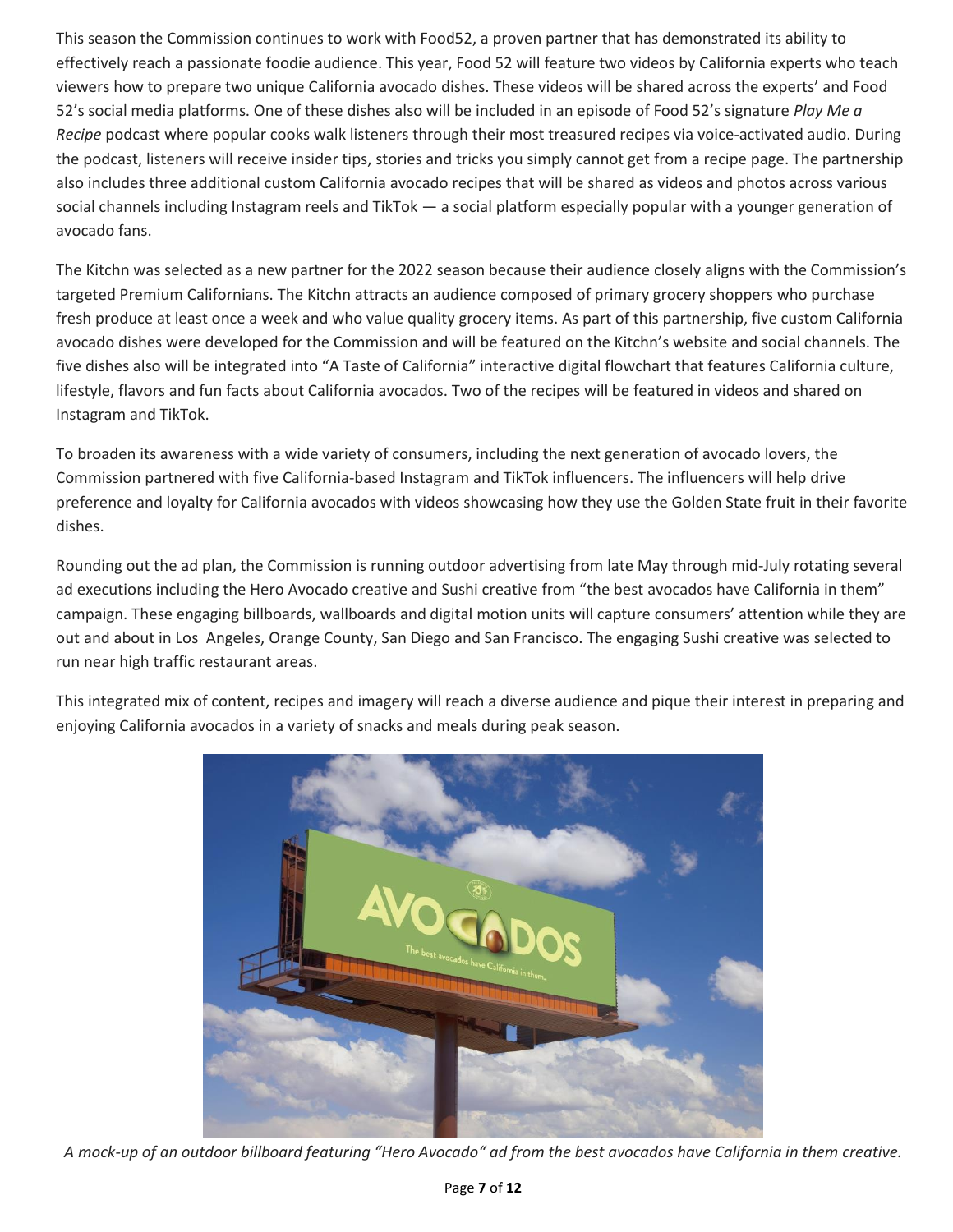## <span id="page-7-0"></span>**California Market Trends**

To view all market trend graphs, including "Weekly Volume Summary," "Weekly Avocado Prices" and "U.S. Avocado Supply," please visit[: http://www.californiaavocadogrowers.com/industry/market-statistics.](http://www.californiaavocadogrowers.com/industry/market-statistics)

|                                                                                                                                                                                                                                                                                                                                                                                                                            | Conventional #1 | Organic #1                                  |  |  |  |  |
|----------------------------------------------------------------------------------------------------------------------------------------------------------------------------------------------------------------------------------------------------------------------------------------------------------------------------------------------------------------------------------------------------------------------------|-----------------|---------------------------------------------|--|--|--|--|
| <b>California Hass</b>                                                                                                                                                                                                                                                                                                                                                                                                     |                 | (Field Price Per Lb)   (Field Price Per Lb) |  |  |  |  |
| #32's                                                                                                                                                                                                                                                                                                                                                                                                                      | $$2.60 - $2.66$ | $$2.60 - $2.74$                             |  |  |  |  |
| 36's                                                                                                                                                                                                                                                                                                                                                                                                                       | $$2.60 - $2.66$ | $$2.60 - $2.74$                             |  |  |  |  |
| 40's                                                                                                                                                                                                                                                                                                                                                                                                                       | $$2.54 - $2.62$ | $$2.80 - $3.02$                             |  |  |  |  |
| 48's                                                                                                                                                                                                                                                                                                                                                                                                                       | $$2.54 - $2.63$ | $$2.86 - $3.04$                             |  |  |  |  |
| 60's                                                                                                                                                                                                                                                                                                                                                                                                                       | $$2.16 - $2.35$ | $$2.34 - $2.50$                             |  |  |  |  |
| 70's                                                                                                                                                                                                                                                                                                                                                                                                                       | $$1.56 - $1.85$ | $$1.86 - $2.02$                             |  |  |  |  |
| 84's                                                                                                                                                                                                                                                                                                                                                                                                                       | $$1.10 - $1.16$ | $$1.06 - $1.16$                             |  |  |  |  |
| *To subscribe to the Weekly Newsline, please contact the California<br>$\overline{a}$ , $\overline{a}$ , $\overline{a}$ , $\overline{a}$ , $\overline{a}$ , $\overline{a}$ , $\overline{a}$ , $\overline{a}$ , $\overline{a}$ , $\overline{a}$ , $\overline{a}$ , $\overline{a}$ , $\overline{a}$ , $\overline{a}$ , $\overline{a}$ , $\overline{a}$ , $\overline{a}$ , $\overline{a}$ , $\overline{a}$ , $\overline{a}$ , |                 |                                             |  |  |  |  |

California Avocado Society Weekly Newsline\* Avocado Prices – June 8, 2022

Avocado Society at (949) 940-8869 or www.CaliforniaAvocadoSociety.org.

California Avocado Commission Weekly Volume Summary (Pounds)

|                          | <b>WEEKLY VOLUME SUMMARY</b>        |                                     |                                     |                                     |  |  |
|--------------------------|-------------------------------------|-------------------------------------|-------------------------------------|-------------------------------------|--|--|
|                          | (Volume in Pounds)                  |                                     |                                     |                                     |  |  |
|                          | <b>Week Ending</b><br>06/12/2022    |                                     | Season-to-Date<br>since 11/01/2021  |                                     |  |  |
|                          |                                     |                                     |                                     |                                     |  |  |
|                          | (CA) Harvest /<br>(Import) Arrivals | Shipped by<br><b>AMRIC Handlers</b> | (CA) Harvest /<br>(Import) Arrivals | Shipped by<br><b>AMRIC Handlers</b> |  |  |
|                          | <b>California Detail</b>            |                                     |                                     |                                     |  |  |
| <b>HASS</b>              | 11,459,530                          | 12,331,463                          | 188, 331, 577                       | 174,325,309                         |  |  |
| <b>LAMB</b>              | 32,725                              |                                     | 48,705                              |                                     |  |  |
| <b>GEM</b>               | 86,790                              | 89,065                              | 3,797,800                           | 3,145,746                           |  |  |
| <b>OTHER</b>             | 50,000                              | 22,525                              | 447,689                             | 256,825                             |  |  |
| <b>CALIFORNIA TOTAL</b>  | 11,629,045                          | 12,443,053                          | 192,625,771                         | 177,727,880                         |  |  |
| <b>INDUSTRY ADJUSTED</b> | 11,858,890                          | 12,691,935                          | 196,393,376                         | 181,240,069                         |  |  |
|                          | <b>Imported Hass Detail</b>         |                                     |                                     |                                     |  |  |
| <b>MEXICO</b>            | 17,688,225                          | 14,965,046                          | 1,304,851,776                       | 801,955,238                         |  |  |
| <b>PERU</b>              | 8,270,000                           | 3,902,900                           | 23,860,000                          | 11,023,212                          |  |  |
| <b>CHILE</b>             | o                                   | 108,405                             | 12,161,105                          | 12,755,064                          |  |  |
| <b>COLOMBIA</b>          | 3,280,000                           | 898,750                             | 15,560,000                          | 7,046,250                           |  |  |
| <b>NEW ZEALAND</b>       |                                     |                                     |                                     |                                     |  |  |
| <b>DOMINICAN</b>         | n                                   | O                                   | 940,000                             | 1,433,200                           |  |  |
| <b>IMPORT TOTAL</b>      | 29,238,225                          | 19,875,101                          | 1,357,372,881                       | 834,212,964                         |  |  |
|                          | <b>Other Detail</b>                 |                                     |                                     |                                     |  |  |
| <b>CA EXPORT</b>         | 0                                   | 54,200                              | 0                                   | 1,132,600                           |  |  |
| <b>CA ORGANIC</b>        | 0                                   | 961,289                             | O                                   | 15,264,481                          |  |  |
| <b>IMPORTED (Greens)</b> | 2,650,000                           | 0                                   | 66,330,000                          |                                     |  |  |
| <b>FLORIDA</b>           |                                     | o                                   | 6,672,930                           |                                     |  |  |
| <b>GRAND TOTAL</b>       | 43,747,115                          | 32,567,036                          | 1,626,769,187                       | 1,015,453,033                       |  |  |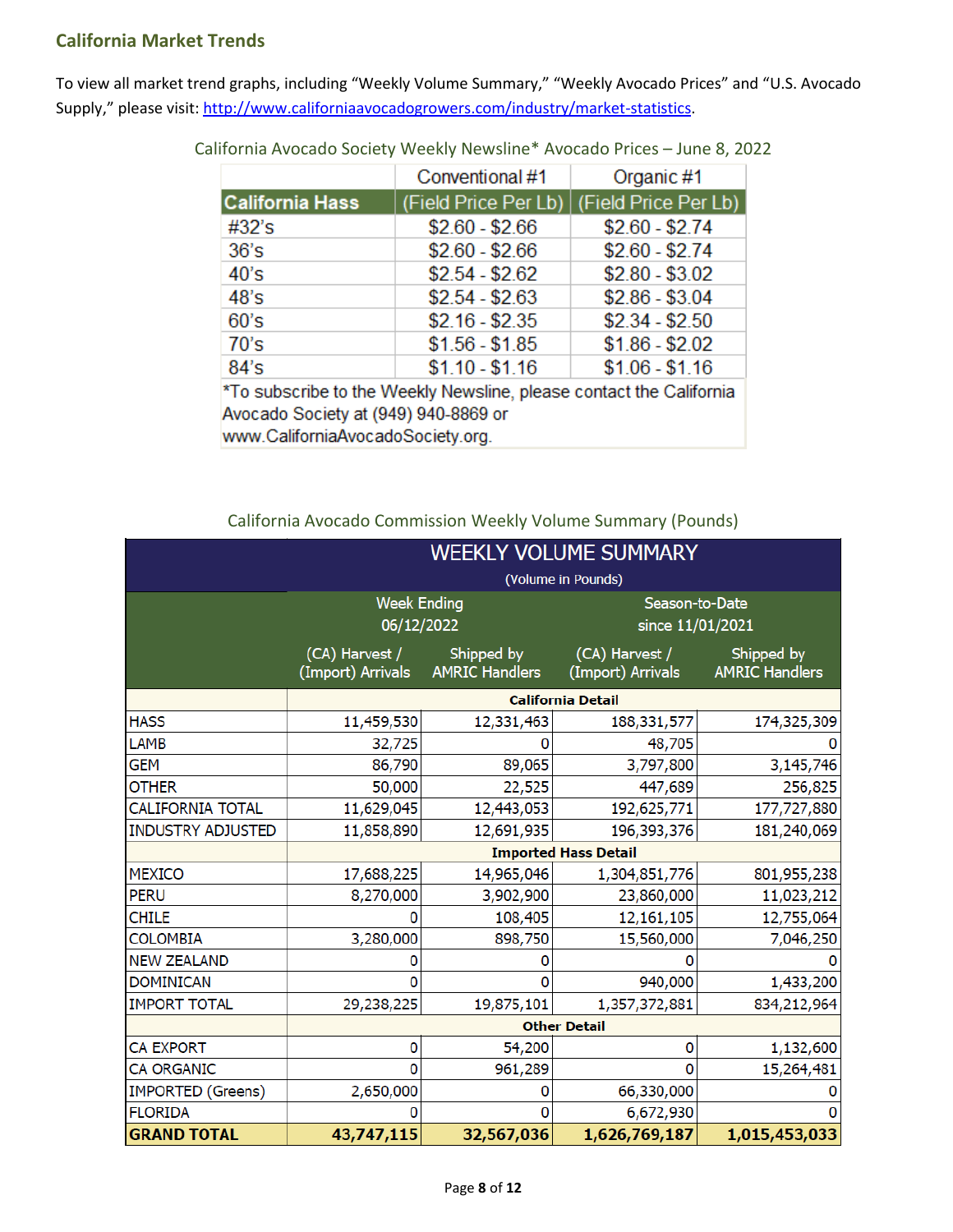# <span id="page-8-0"></span>**Crop Statistics**

As seen in the table below California harvest continues to track handler projections closely and is expected to continue through July. Current crop projections indicate a reduction in weekly harvest volumes in August with a steady decline through the end of the season. CAC remains engaged on a regular basis with industry stakeholders to monitor crop and harvest volumes closely and will conduct a final late-season survey among handlers at the end of June to determine if any late-season adjustments are needed, ensuring that CAC's marketing efforts are aligned with when California fruit is inseason.

| 2022 California Crop Weekly Harvest Projections vs. Actuals |                                                                       |                                                                   |                                                  |  |  |
|-------------------------------------------------------------|-----------------------------------------------------------------------|-------------------------------------------------------------------|--------------------------------------------------|--|--|
| <b>Week Ending</b><br>(CAC Week)                            | <b>4-Year Historical</b><br><b>Forecast May 2022</b><br><b>Update</b> | <b>AMRIC Handler</b><br><b>Forecast May 2022</b><br><b>Update</b> | <b>Industry Adjusted</b><br><b>AMRIC Harvest</b> |  |  |
| 1st QTR SubTotal                                            | 36,530,400                                                            | 74,554,700                                                        | 71,333,172                                       |  |  |
| 10-Apr                                                      | 7,986,400                                                             | 7,620,000                                                         | 8,929,303                                        |  |  |
| 17-Apr                                                      | 10,010,300                                                            | 9,559,000                                                         | 11,354,179                                       |  |  |
| 24-Apr                                                      | 12,452,700                                                            | 11,887,600                                                        | 13,847,611                                       |  |  |
| 1-May                                                       | 13,661,700                                                            | 13,046,200                                                        | 13,365,430                                       |  |  |
| 8-May                                                       | 13,543,100                                                            | 13,043,400                                                        | 14,636,311                                       |  |  |
| 15-May                                                      | 12,870,100                                                            | 12,392,300                                                        | 12,669,724                                       |  |  |
| 22-May                                                      | 12,548,200                                                            | 12,087,900                                                        | 12,336,993                                       |  |  |
| 29-May                                                      | 12,894,200                                                            | 12,413,400                                                        | 13,931,099                                       |  |  |
| 5-Jun                                                       | 12,049,200                                                            | 11,628,900                                                        | 9,978,081                                        |  |  |
| 12-Jun                                                      | 11,743,600                                                            | 11,339,600                                                        | 11,858,890                                       |  |  |
| 19-Jun                                                      | 11,382,100                                                            | 10,979,900                                                        |                                                  |  |  |
| $26 - Jun$                                                  | 11,931,100                                                            | 11,517,100                                                        |                                                  |  |  |
| $3 -$ Jul                                                   | 11,867,900                                                            | 9,020,000                                                         |                                                  |  |  |
| 2nd QTR SubTotal                                            | 154,940,600                                                           | 146,535,300                                                       | 122,907,621                                      |  |  |
| 10-Jul                                                      | 10,898,700                                                            | 8,302,100                                                         |                                                  |  |  |
| 17-Jul                                                      | 11,424,300                                                            | 8,850,800                                                         |                                                  |  |  |
| 24-Jul                                                      | 10,908,900                                                            | 8,565,700                                                         |                                                  |  |  |
| $31 -$ Jul                                                  | 8,771,900                                                             | 7,838,700                                                         |                                                  |  |  |
| 7-Aug                                                       | 7,614,700                                                             | 6,216,400                                                         |                                                  |  |  |
| 14-Aug                                                      | 6,694,800                                                             | 6,341,500                                                         |                                                  |  |  |
| 21-Aug                                                      | 6,596,400                                                             | 6,243,200                                                         |                                                  |  |  |
| 28-Aug                                                      | 6,392,600                                                             | 6,046,200                                                         |                                                  |  |  |
| 4-Sep                                                       | 5,850,300                                                             | 1,890,700                                                         |                                                  |  |  |
| 11-Sep                                                      | 4,338,600                                                             | 1,450,700                                                         |                                                  |  |  |
| 18-Sep                                                      | 3,002,000                                                             | 976,700                                                           |                                                  |  |  |
| $25-Sep$                                                    | 3,040,500                                                             | 930,800                                                           |                                                  |  |  |
| 2-Oct                                                       | 2,421,700                                                             | 737,500                                                           |                                                  |  |  |
| 3rd QTR SubTotal                                            | 87,955,400                                                            | 64,391,000                                                        |                                                  |  |  |
| 4th QTR SubTotal                                            | 6,573,600                                                             | 519,000                                                           |                                                  |  |  |
| <b>Season-to-Date</b>                                       | 156,289,900                                                           | 189,573,000                                                       | 194,240,793                                      |  |  |
| % of Crop                                                   | 54.65%                                                                | 66.28%                                                            | 67.92%                                           |  |  |
| <b>Crop Size</b>                                            | 286,000,000                                                           | 286,000,000                                                       | <b>Left to Harvest</b>                           |  |  |
| <b>Crop Variance</b>                                        | 37,950,893                                                            | 4,667,793                                                         | 91,759,207                                       |  |  |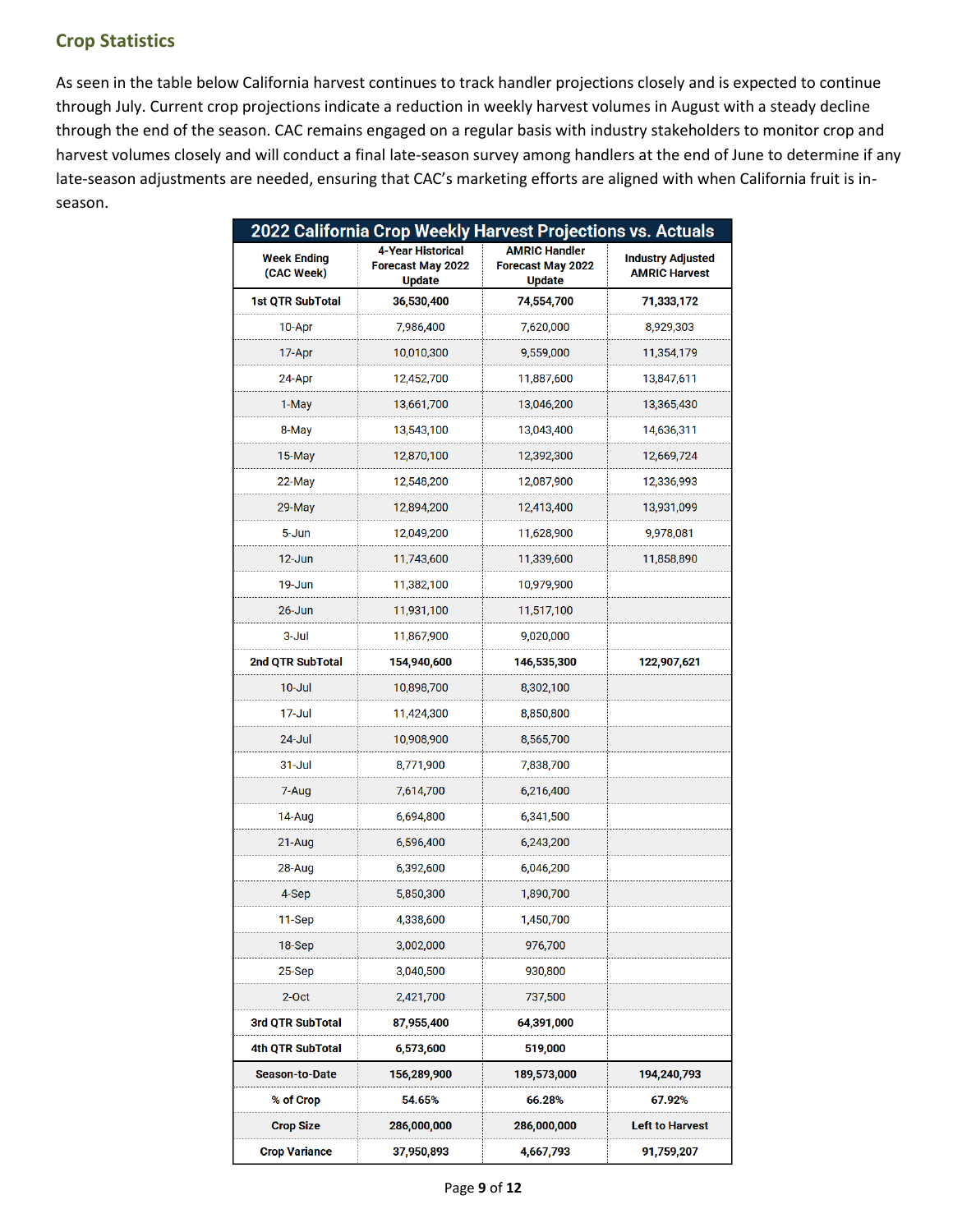## <span id="page-9-0"></span>**Weather: 30-Day Outlook For California's Coastal & Valley Areas**

(June 16 – July 17)

#### **BASIC PATTERN:**

Large Scale Pattern –

- A. There is the usual shift to a summer pattern occurring now. High pressure aloft, oriented E-W across the southern United States and Southern California is associated with moist easterly flow from the Caribbean and Gulf of Mexico, across southern Mexico, and into the Pacific south of Baja California.
- B. Tropical cyclones and easterly waves from the Caribbean produce rain upon crossing southern Mexico, then regenerate into tropical cyclones as they continue out over the tropical Pacific S of Baja. At this time there lacks support for NW-ward movement of tropical cyclones off the Baja coast which typically occurs later in the summer and early fall.
- C. Breezy and showery fronts focus into the Pacific Northwest in the near term. However, with the onset of the summer dry season, these will diminish as upper high pressure over Arizona migrates further N over Utah and Nevada to central and N California by early July.
- D. As the westerlies diminish in the Pacific Northwest, and high pressure becomes entrenched over California and Utah-Nevada, hot weather will become more persistent in California, and showers from land-falling fronts in the Pacific Northwest coast areas will diminish, followed by a return of hot weather in Washington and Oregon.
- E. Subsequent dry cold fronts will tend to raise the fire risk as hot daytime temperatures combine with gusty dry winds to start the fire season.
- F. A cold sea surface temperature anomaly persists along the coast of Central California south to northern Baja California. This will encourage recurrent fog and drizzle events in the coastal forests of N California, and usual night/morning fogs in coasts of central and S California.
- G. Bottom line for growers of avocado and other sensitive orchards and crops in the coastal hills-valleys of central and S California, watch for a higher than usual occurrence of hot days. This includes highs of mid to upper 90s during late June and the first part of July. The highest probability of 100-110 degree temperatures outside of the southern and eastern deserts is in the warmest intermediate valleys as warm upper high pressure rebuilds prior to start of monsoonal clouds and thunderstorms by mid-July.
- H. Precipitation trend: Approximate dates of showers in N California and Sierras are: Showers are suggested for 18- 19 in Humboldt-Trinity-Del Norte-W Siskiyou Co's, and N Sierras Lake Tahoe north. . . also, June 29, July 12-13.
- I. Tropical Cyclones: For June and July we expect a more active period developing for tropical cyclones, with help from easterly waves traversing southern Mexico from the Caribbean, then starting to turn west-northwestward at the coast of southern Baja California.

#### **FORECASTS FOR CALIFORNIA**

#### **Forecast for Northern and Central California:**

NORCAL Rains: Jun 17-18 (N areas), 29, and Jul 12-13.

CENTRAL CALIF Rains: Jun 18, 29 and Jul 13.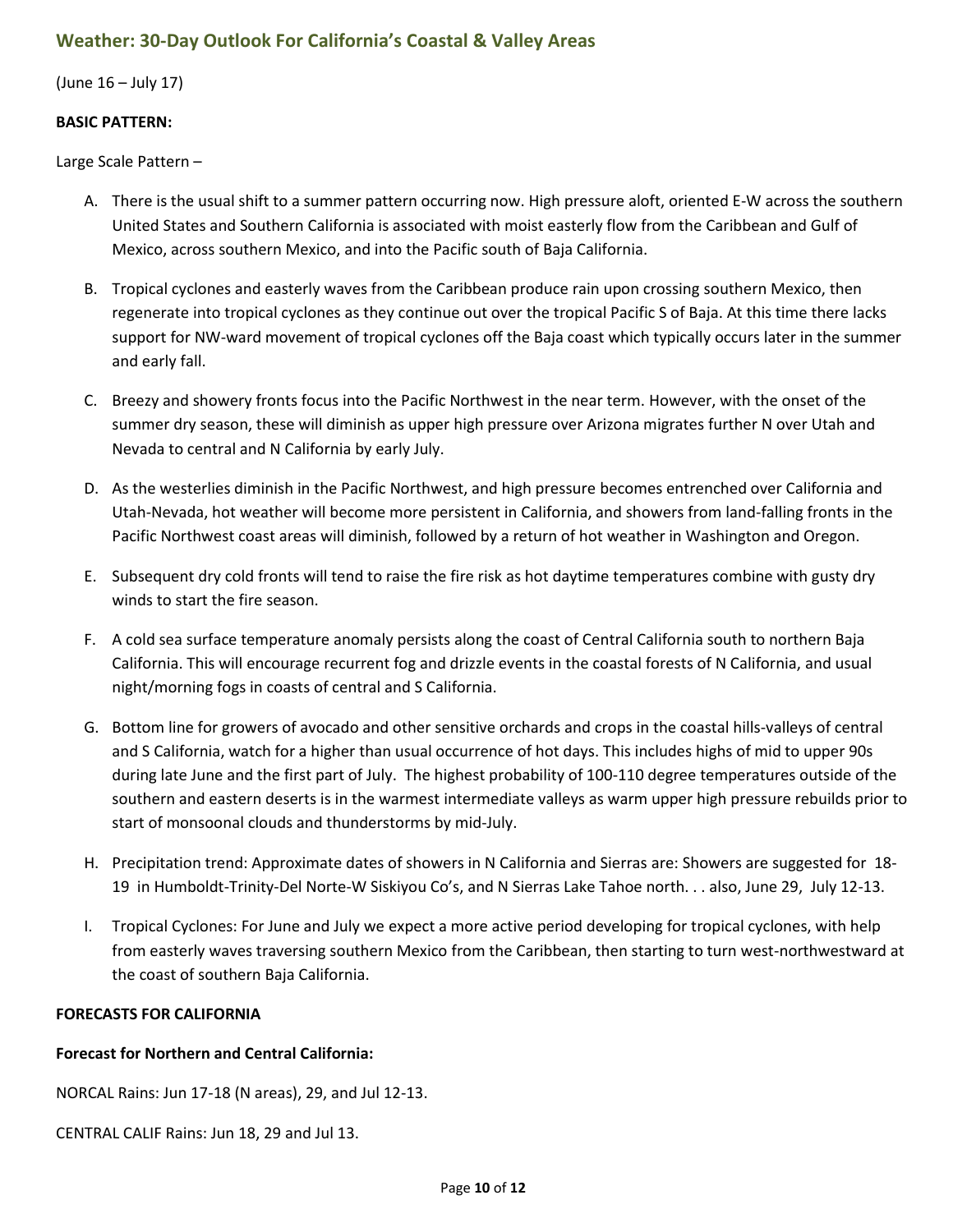WARM SPELLS: Jun 26 Jul 1-3, Jul 6-10 and 15-18.

COOL SPELLS: Jun 17-19, 25, 29 and Jul 12-13.

FRONTS WITH RAINS: Jun 18-19, 25, 29 and Jul 12.

#### **Forecast for S California**:

SOCAL RAINS: Jul 5 (shwrs E), 10 (shwrs E) and 13.

SOCAL WARM SPELLS: Jun 21-22, Jul 10 and Jul 14-18.

SOCAL COOL OR COLD SPELLS: Jun 18-19 and Jul 5-7.

#### **Forecast for Central Sierra Nevada:**

Dates of mountain showers of rain are: Jun 18-19, 21-22,29,Jul 13.

----------

The listing of dates normally included for hot and cold spells, and precipitation are based on our CFSDaily and CFSDailyAI forecast products, and present expected trends in precipitation and temperature (CFSDailyAI) to 4km. Our system gives some consideration of terrain and coastal influence. We consider the CFSv2 as one of the better ways to represent basic weather down in the sub-monthly time scale beyond the 15 day GFS or monthly maps from CFSv2 or NMME.

----------

### **Southern California Deserts Outlook for June 17-July 17, 2022**

Highlights: Summer begins with June as a very dry month expected across the state. High pressure will dominate the weather pattern. Some troughs will slide to the east into the Great Basin with brief cooling but dry across California. Monsoon considerations: Both short-term climate models (NMME and CFSv2) are suggesting a dry beginning to the summer monsoon season for SOCAL, western Arizona, and NW Mexico through June. The SE corner of California and S and E portions of Arizona have a better chance for monsoonal rains, beginning in early July.

### **Looking Ahead – Long Range Outlook**

July 17-Aug 29, 2022... NORCAL and Central California: Becoming consistently warmer than normal in July, with some hot conditions (highs in the mid-90s to mid-100s during the hot spells. For the coastal hills, above-normal temperatures are expected for end of June, and most of July, with a well-established, although shallow marine layer. Some monsoonal showers should move into N and Central California mountains (Sierras and NE Plateau region and Cascades/Siskiyou's by mid-July and reach a peak in the monsoon season mid to late July thru mid-August.

For SOCAL: Progressive trend towards above normal temperature. There is potential to turn hot and dry in early to mid-July just prior to monsoonal thunderstorm rains in the mountains. Foothill and coastal valley highs m90s (avocado areas), but intermediate valleys persistently into the m90s to m100s on occasion monsoonal moisture arrives in mid-July. Best chance for monsoonal showers and thunderstorms in mid-July through mid-August.

In summary, watch for some 100+ hot spells early in the summer season in end of June while cool fogs hang at the immediate coast/beach to midmornings, except those dates with strong upper high pressure and better support for offshore flow. The monsoon season will likely bring normal frequency of showers and thunderstorms late July thru most of August as the moist flow sets up from the Gulf of Mexico and Gulf of California.

(Terms and Definitions Used In This Weather Outlook)